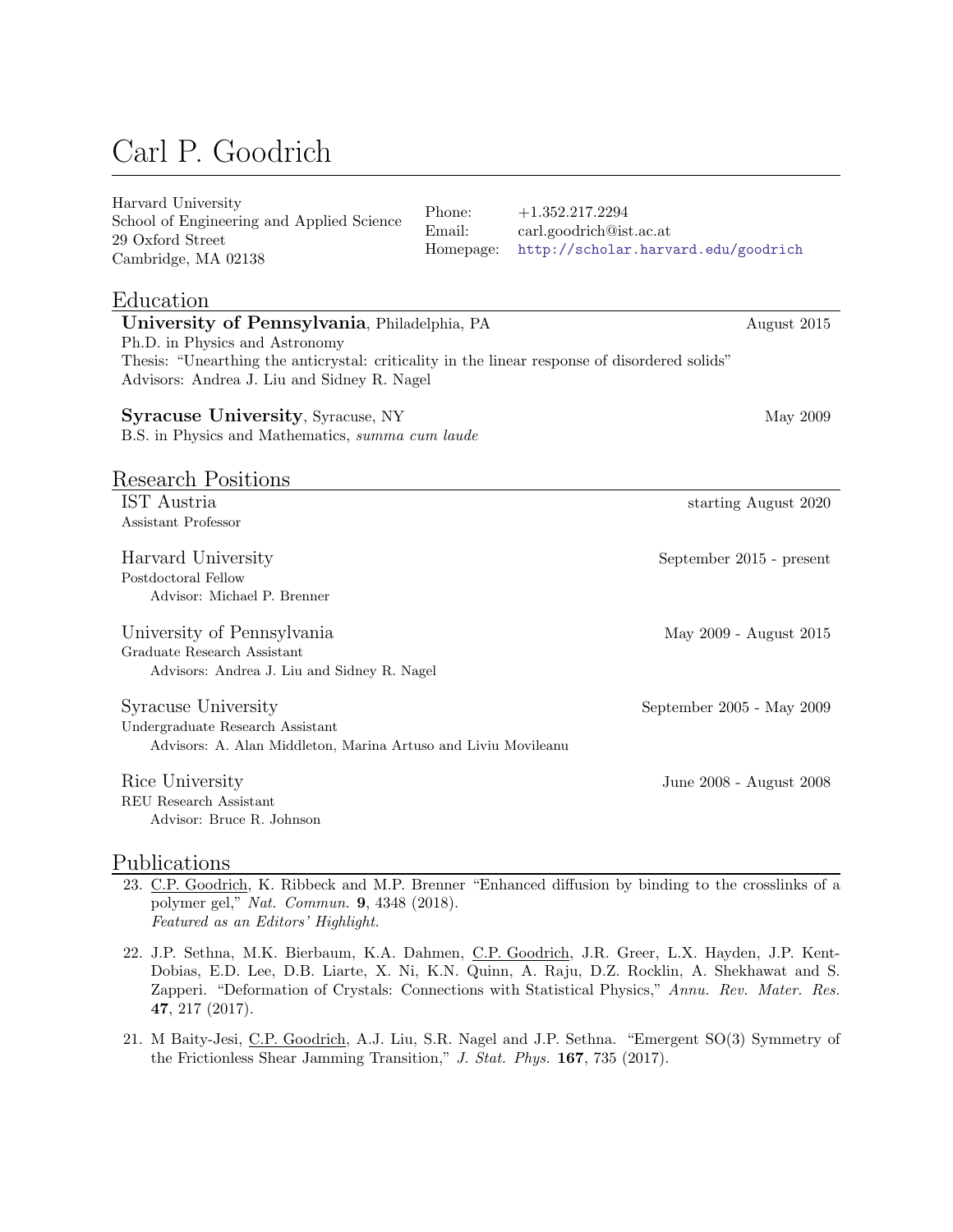- 20. J.W. Rocks, N. Pashine, I. Bischofberger, C.P. Goodrich, A.J. Liu and S.R. Nagel. "Designing allosteryinspired response in mechanical networks," Proc. Nat. Acad. Sci. 114, 2520 (2017).
- 19. C.P. Goodrich and M.P. Brenner. "Using active colloids as machines to weave and braid on the micrometer scale," Proc. Nat. Acad. Sci. 114, 257 (2017).
- 18. C.P. Goodrich, A.J. Liu and J.P. Sethna. "Scaling ansatz for the jamming transition," Proc. Nat. Acad. Sci. **113**, 9745 (2016).
- 17. A.L. Graves, S. Nashed, E. Padgett, C.P. Goodrich, A.J. Liu and J.P. Sethna. "Pinning Susceptibility: The effect of dilute, quenched disorder on jamming," Phys. Rev. Lett. 116, 235501 (2016).
- 16. D.M. Sussman, C.P. Goodrich and A.J. Liu. "Spatial structure of states of self stress in jammed systems," Soft Matter 12, 3982 (2016).
- 15. J.M. Rieser, C.P. Goodrich, A.J. Liu and D.J. Durian. "Divergence of Voronoi cell anisotropy vector: A threshold-free characterization of local structure in amorphous materials," Phys. Rev. Lett. 116, 088001 (2016).
- 14. R. Lombardini, R. Acevedo, A. Kuczala, K.P. Keys, C.P. Goodrich and B.R. Johnson. "Higher-order wavelet reconstruction/differentiation filters and Gibbs phenomena," J. Comp. Phys. 305, 244 (2016).
- 13. C.P. Goodrich, A.J. Liu and S.R. Nagel. "The Principle of Independent Bond-Level Response: Tuning by Pruning to Exploit Disorder for Global Behavior," Phys. Rev. Lett. 114, 225501 (2015).
- 12. D.M. Sussman, C.P. Goodrich, A.J. Liu and S.R. Nagel. "Disordered surface vibrations in jammed sphere packings," Soft Matter 11, 2745 (2015).
- 11. R. van Drongelen, A. Pal, C.P. Goodrich and T. Idema. "Collective dynamics of soft active particles," Phys. Rev. E 91, 032706 (2015).
- 10. M.A. Lohr, T. Still, R. Ganti, M.D. Gratale, Z.S. Davidson, K.B. Aptowicz, C.P. Goodrich, D.M. Sussman and A.G. Yodh. "Vibrational and Structural Signatures of the Crossover Between Dense Glassy and Sparse Gel-Like Attractive Colloidal Packings," Phys. Rev. E 90, 062305 (2014).
- 9. C.P. Goodrich, S. Dagois-Bohy, B.P. Tighe, M. van Hecke, A.J. Liu and S.R. Nagel. "Jamming in finite systems: stability, anisotropy, fluctuations and scaling," Phys. Rev. E 90, 022138 (2014). Editors' Suggestion.
- 8. C.P. Goodrich, A.J. Liu and S.R. Nagel. "Contact nonlinearities and linear response in jammed particulate packings," Phys. Rev. E 90, 022201 (2014).
- 7. C.P. Goodrich, A.J. Liu and S.R. Nagel. "Solids between the mechanical extremes of order and disorder," Nature Physics 10, 578 (2014). See associated [News and Views](http://www.nature.com/nphys/journal/v10/n8/full/nphys3054.html) by Giulio Biroli.
- 6. C.P. Goodrich, A.J. Liu and S.R. Nagel. "Comment on 'Repulsive contact interactions make jammed particulate systems inherently nonharmonic,'" Phys. Rev. Lett. 112, 049801 (2014).
- 5. T. Still, C.P. Goodrich, K. Chen, P.J. Yunker, S.S. Schoenholz, A.J. Liu and A.G. Yodh. "Phonon dispersion and elastic moduli of two-dimensional disordered colloidal packings of soft particles with frictional interactions," Phys. Rev. E  $89$ , 012301 (2014).
- 4. S.S. Schoenholz, C.P. Goodrich, O. Kogan, A.J. Liu and S.R. Nagel. "Stability of jammed packings II: the transverse length scale," Soft Matter 9, 11000 (2013).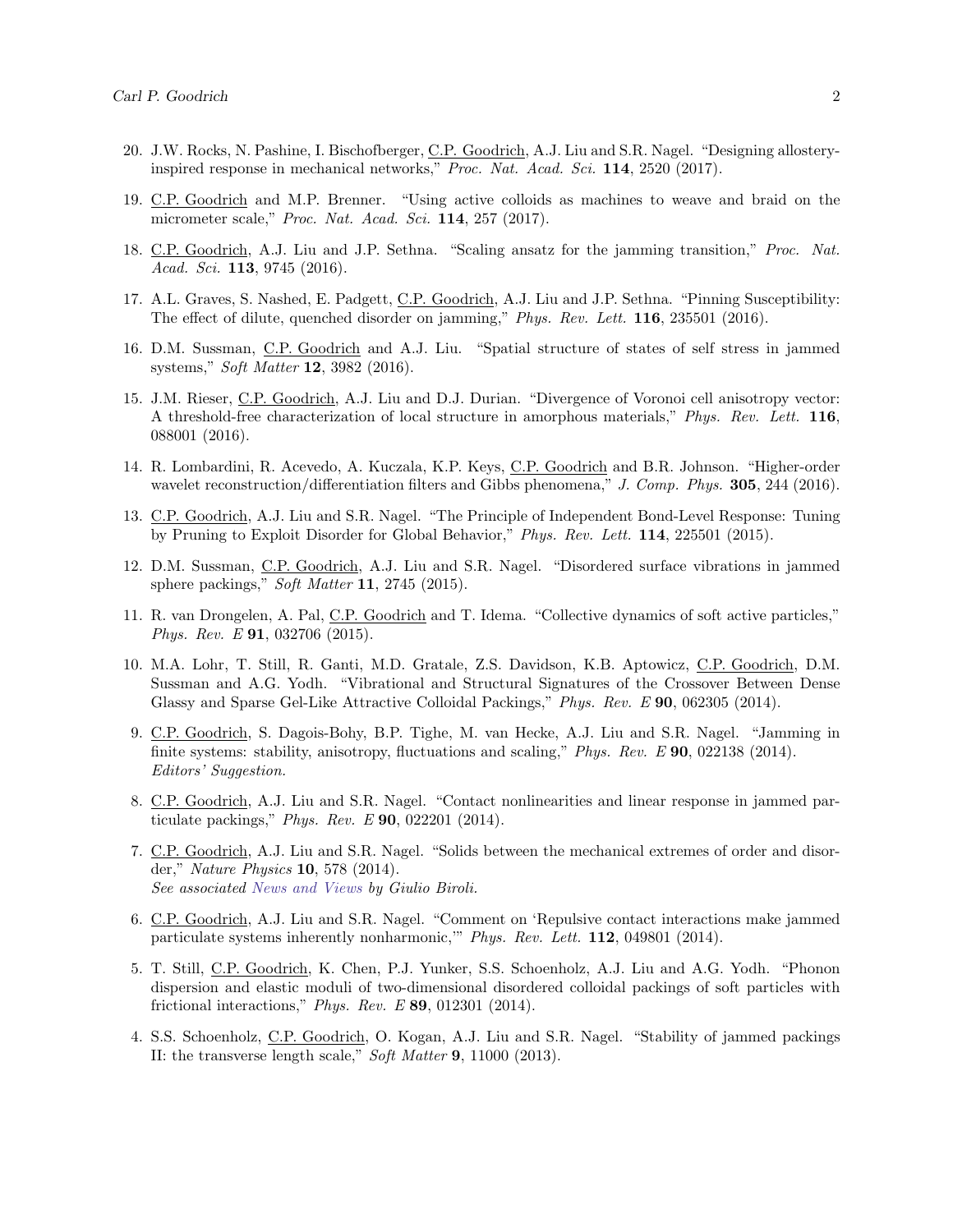- 3. C.P. Goodrich, W.G Ellenbroek and A.J. Liu. "Stability of jammed packings I: the rigidity length scale," Soft Matter 9, 10993 (2013).
- 2. C.P. Goodrich, A.J. Liu and S.R. Nagel. "Finite-Size Scaling at the Jamming Transition," Phys. Rev. Lett. **109**, 095704 (2012). Editors' Suggestion, see associated [Viewpoint](http://physics.aps.org/articles/v5/97) by Eric Corwin.
- 1. C.P. Goodrich, S. Kirmizialtin, B.M. Huyghues-Despointes, A. Zhu, J.M. Scholtz, D.E. Makarov and L. Movileanu. "Single-Molecule Electrophoresis of β-Hairpin Peptides by Electrical Recordings and Langevin Dynamics Simulations," J. Phys. Chem. B 111 (13), 3332 (2007).

#### Teaching Experience

| <i>Lecturer:</i> Instabilities and Patterns in Soft Matter and Biophysics<br>Harvard University                                                                                                                                                                    | Fall 2017             |
|--------------------------------------------------------------------------------------------------------------------------------------------------------------------------------------------------------------------------------------------------------------------|-----------------------|
| <i>Guest Lecturer:</i> Introduction to Soft Matter<br>Harvard University                                                                                                                                                                                           | Fall 2015             |
| Teaching Assistant: General Physics Laboratory<br>University of Pennsylvania                                                                                                                                                                                       | Fall 2009-Spring 2010 |
| Assistant TA: Introductory Mechanics and E&M<br>Syracuse University                                                                                                                                                                                                | Fall 2007-Spring 2009 |
| Honors and Awards                                                                                                                                                                                                                                                  |                       |
| Herbert B. Callen Memorial Prize<br>"For his outstanding work in jamming transitions and discovering new properties<br>of disordered solids including tunability of their mechanical behavior."<br>Department of Physics and Astronomy, University of Pennsylvania | Spring 2015           |
| Dissertation Completion Fellowship<br>On tenure Fall 2014 - Spring 2015<br>School of Arts and Sciences, University of Pennsylvania                                                                                                                                 | Spring 2014           |
| Dissertation Research Fellowship<br>On tenure Fall 2013 - Summer 2014<br>School of Arts and Sciences, University of Pennsylvania                                                                                                                                   | Spring 2013           |
| Chair's Teaching Award<br>"In recognition of distinguished performance in [the Department's]<br>teaching program during the 2009-2010 academic year."<br>Department of Physics and Astronomy, University of Pennsylvania                                           | Fall 2010             |
| Graduate Research Fellowship<br>On tenure Fall 2010 - Summer 2013<br>National Science Foundation                                                                                                                                                                   | Spring 2010           |
| Paul M. Gelling Scholarship<br>Department of Physics, Syracuse University                                                                                                                                                                                          | Spring 2009           |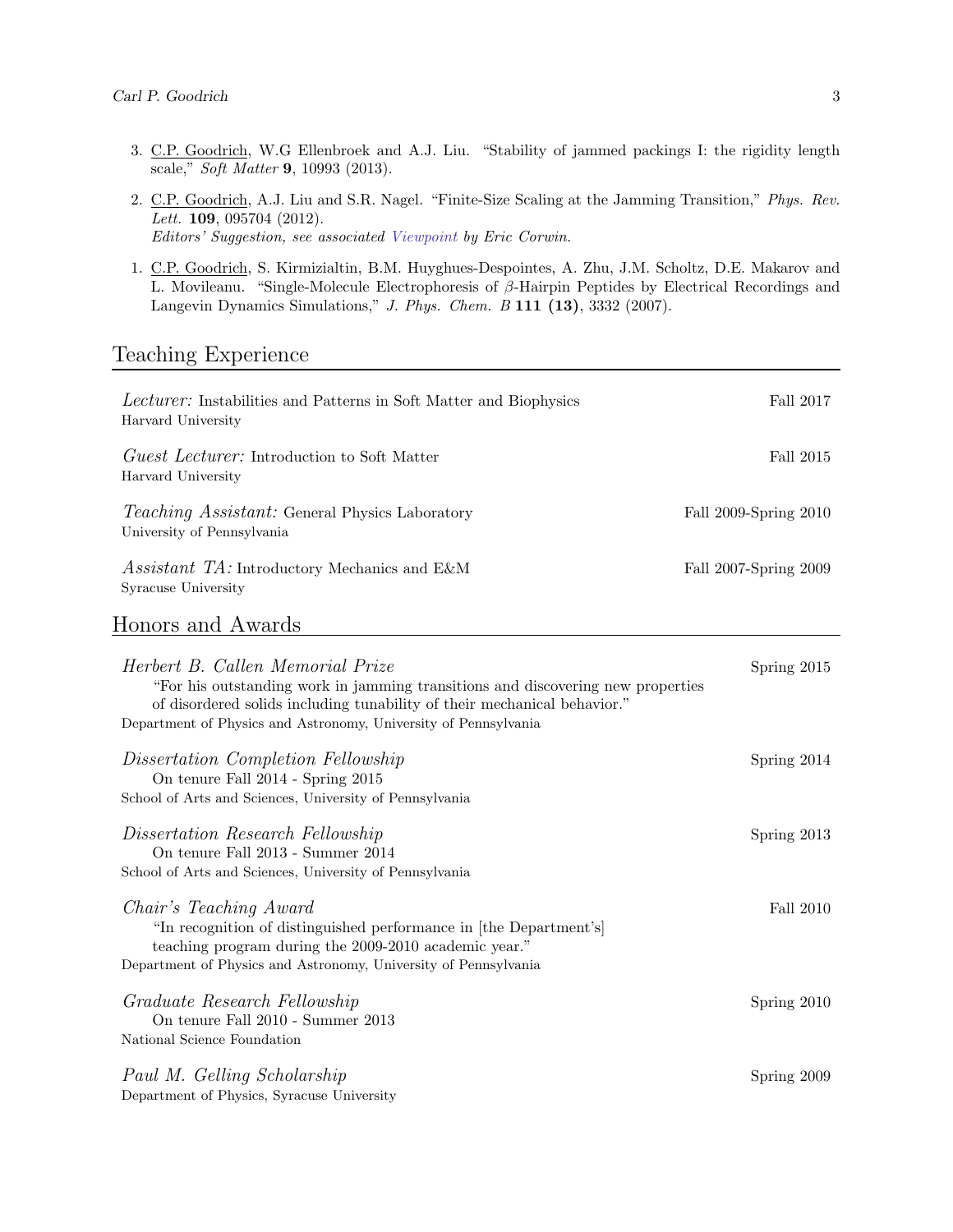## Presentations

| Invited                                                                          |                  |
|----------------------------------------------------------------------------------|------------------|
| IST Austria                                                                      | March 2019       |
| University of Amsterdam                                                          | March 2019       |
| University of Illinois Urbana-Champaign                                          | February 2019    |
| Emory                                                                            | January 2019     |
| Northwestern                                                                     | January 2019     |
| University of Florida                                                            | December 2018    |
| <b>SIAM</b> Materials Meeting                                                    | <b>July 2018</b> |
| LASSP Colloquium, Cornell University                                             | April 2018       |
| Johns Hopkins University                                                         | February 2018    |
| University of California Santa Barbara                                           | February 2018    |
| University of Texas at Austin                                                    | February 2018    |
| Cornell University                                                               | February 2018    |
| University of Michigan                                                           | January 2018     |
| Widely Applied Math Seminar, Harvard University                                  | November 2017    |
| Biological Soft Matter Meeting                                                   | November 2017    |
| Soft materials, structures, devices seminar, MIT                                 | February 2017    |
| Biological physics/soft matter seminar, UCLA                                     | February 2017    |
| Soft matter seminar, Autonomous University of San Luis Potosi                    | December 2015    |
| Harvard University                                                               | March 2015       |
| Leiden University                                                                | February 2015    |
| University of Cambridge                                                          | February 2015    |
| University of Michigan                                                           | January 2015     |
| Contributed                                                                      |                  |
| APS March Meeting, Boston, MA                                                    | March 2019       |
| APS March Meeting, Los Angeles, CA                                               | March 2018       |
| APS March Meeting, New Orleans, LA                                               | March 2017       |
| Active and Smart Matter, Syracuse, NY                                            | June 2016        |
| APS March Meeting, Baltimore, MD                                                 | March 2016       |
| APS March Meeting, San Antonio, TX                                               | March $2015$     |
| ACS 2014 Colloid & Surface Science Symposium, Philadelphia, PA                   | June 2014        |
| 111th Statistical Mechanics Conference, Rutgers University                       | May 2014         |
| APS March Meeting, Denver, CO                                                    | March 2014       |
| 7th Int'l Discussion Meeting on Relaxations in Complex Systems, Barcelona, Spain | <b>July 2013</b> |
| APS March Meeting, Baltimore, MD                                                 | March 2013       |
| APS March Meeting, Boston, MA                                                    | February 2012    |
| APS March Meeting, Dallas, TX                                                    | March 2011       |
| Poster                                                                           |                  |

| Soft Condensed Matter Physics Gordon Research Conference, New London, NH | August 2017   |
|--------------------------------------------------------------------------|---------------|
| Soft Condensed Matter Physics Gordon Research Seminar, New London, NH    | August 2017   |
| Complex Active and Adaptive Material Systems GRC, Ventura, CA            | February 2017 |
| Soft Condensed Matter Physics Gordon Research Conference, New London, NH | August 2015   |
| Soft Condensed Matter Physics Gordon Research Seminar, New London, NH    | August 2015   |
| Unifying Concepts in Glass Physics, Aspen Center for Physics             | February 2015 |
| Soft Condensed Matter Physics Gordon Research Conference, New London, NH | August 2013   |
| Soft Condensed Matter Physics Gordon Research Seminar, New London, NH    | August 2013   |
| Evolution of Colloidal Matter, New York, NY                              | June 2013     |